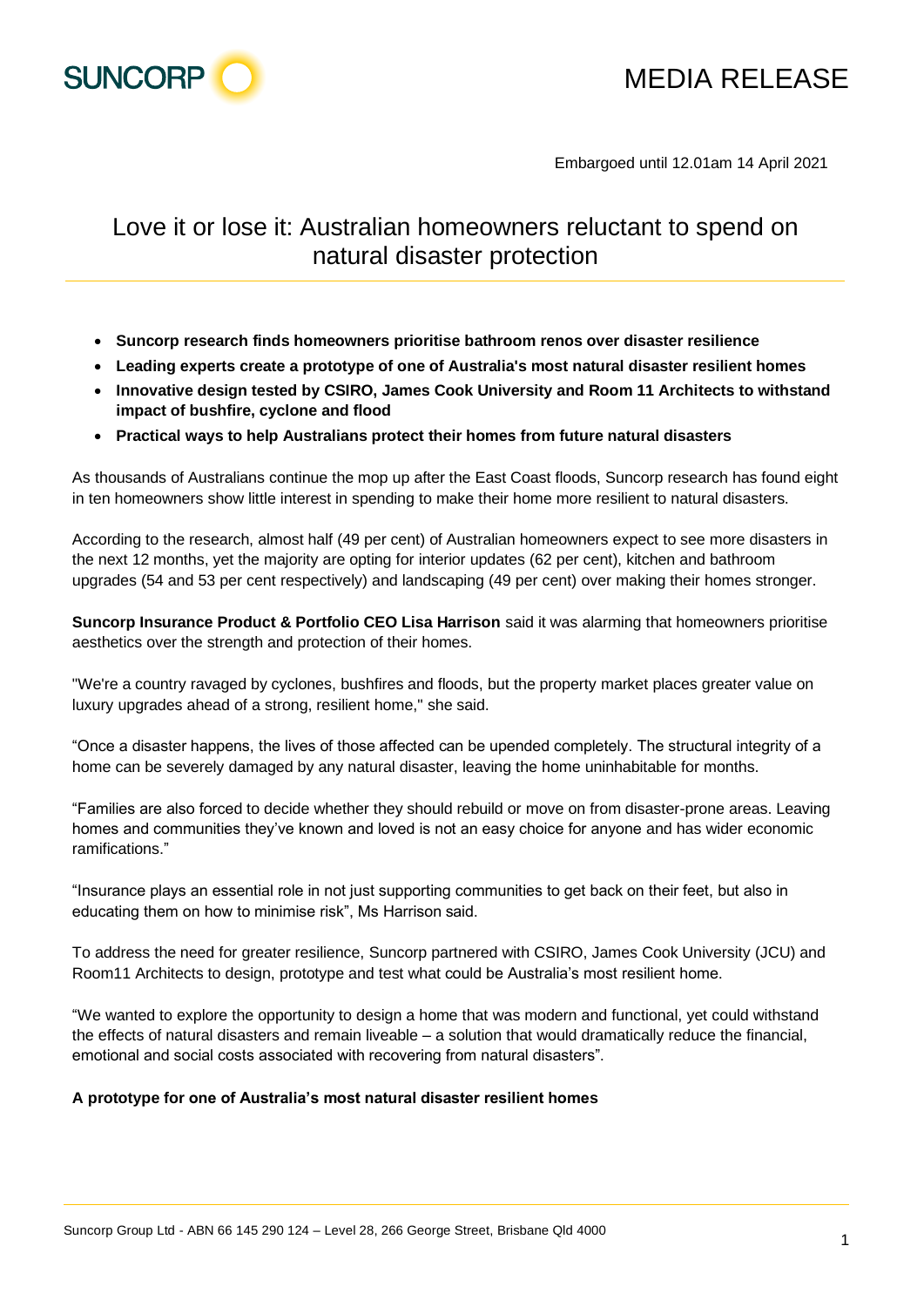**Room 11 architect Thomas Bailey** explains: "The design is inspired by the iconic 'Queenslander', reimagining it into a safer and stronger home, that is liveable and easy to maintain. Its features help withstand natural disasters while remaining comparative to the cost of any standard architecturally designed home."

# **Chief Research Engineer of the Cyclone Testing Station at James Cook University Dr David Henderson**

said: "Testing was a key part of the process. At our Cyclone Testing Station in Townsville and the CSIROoperated Bushfire Burnover Facility in Southern NSW, we subjected specific features to a series of tests to understand what aspects of the house would fail or resist particular fire, cyclone and flood impacts."

**Research Leader of Bushfire Adaptation at CSIRO Justin Leonard** has spent decades analysing the impact of fire on buildings: "What we've seen over many years is our housing is poorly suited to fire and burns down for minor reasons. Fire finds minor ways to get in and it's the furniture that burns over many hours. It's not about a house being unscathed; it's about having a place to live after a fire – that's the definition of resilience."

## **Commitment to building back better**

In addition to the prototype, Suncorp has introduced a new product feature within its Suncorp Insurance Home policies. An Australian first, the Build it Back Better feature commits to customers that if their home is substantially damaged, they'll rebuild it stronger with recommended resilience options, in addition to the customers' sum insured.

"This is one way we can help customers incorporate resilience measures within their homes to better safeguard them against the types of damage they might face in their area,' Ms Harrison said.

## **Advocating for change**

Suncorp's research revealed homeowners (41 per cent) think building codes aim to ensure houses can withstand the impacts of natural disasters. However, this is not the case. The National Construction Code's primary purpose is to ensure the occupants' health and safety – property protection (resilience) is not directly considered.

"We want to partner with governments and industry on ways this work can help to protect Australian homeowners. We hope, this work will also generate conversation about reviewing building standards as the severity and frequency of weather events increases.

"Our research also tells us that cost (31 per cent) is a barrier to investing in resilience, while government subsidies and recognising the value of resilient homes within the property market would incentivise investing in these upgrades. It will take governments, insurers and communities working together to encourage homeowners to invest in a more resilient home," Ms Harrison said.

#### **What can Australians learn from this project?**

"We know not everyone can replicate our prototype. We hope that Australians – whether building a new house, planning a reno or thinking about ways to add value to their existing home, can take away practical ideas from our research," Ms Harrison said.

Some incremental, low-cost ideas for existing homes include:

- o Installing fixed and operable high-performance mesh screens to slow down flame spread during a bushfire.
- $\circ$  Installing a dual tank system of two galvanised water tanks: one for firefighting so if the home is ever disconnected from its main water source, occupants could extinguish flames on site; the second a back-up water supply, ensuring occupants always have drinkable water.

**SUNCORP**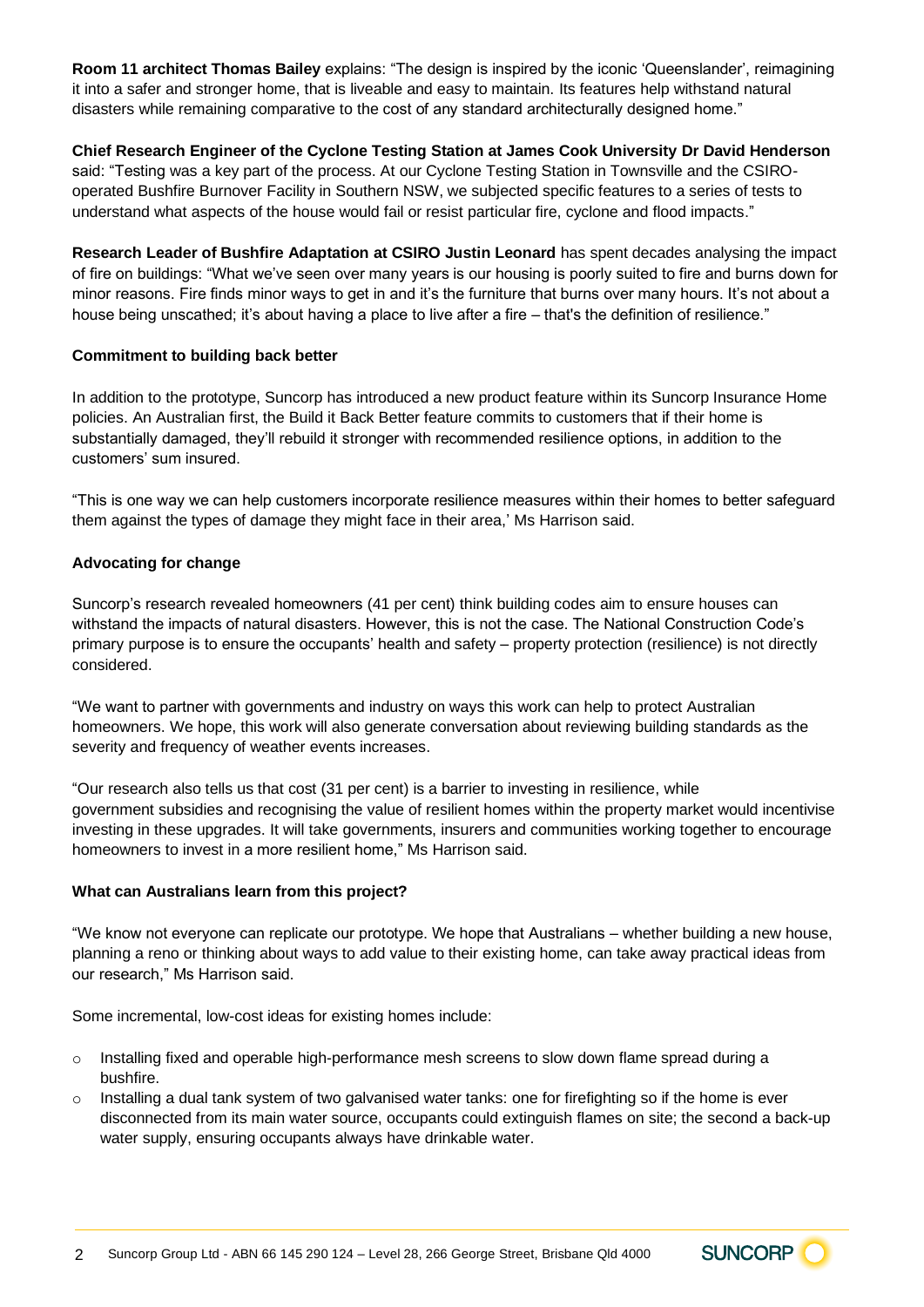o PVC plastic gutter fixings: In the event of a fire, fixings melt, and gutters become 'sacrificial' and safely fall away from the house. This helps protect the home from embers and reduces the likelihood of embers entering the back-up water supply, affecting its quality.

For new builds, the prototype contains examples of safeguarding against extreme weather, such as:

- o Installing electrical wiring in the roof to prevent loss of power during a flood event.
- o Installing power points and switches at least one metre above floor level to reduce the risk of electrical issues during flooding.
- $\circ$  Considering a roof shape that will minimise unnecessary junctions which are prone to wear and can allow embers into the home.
- o Installing glazed windows and doors which prevents water from entering the home and evenly distributes heat load over the glass, helping to prevent cracking.

Suncorp, in collaboration with JCU, CSIRO and Room 11 Architects, created a prototype house that incorporates resilience measures to better withstand the impacts of natural disasters. In the hope that we can share the learnings from the project with all Australian homeowners, it has been called 'One House, to save many' For more information on One House and practical tips on how to improve the resilience of your home go t[o www.onehouse.suncorp.com.au](http://www.onehouse.suncorp.com.au/) from 14 April 2021.

**- Ends -**

## **Notes to Editor**

## **One House Documentary**

A documentary on One House will be available on Suncorp YouTube from Sunday 18 April. The documentary was directed and produced by Jonathan Kneebone and the Glue Society, and through collaboration with JCU, CSIRO, QLD SES and Room 11 Architects, showcasing how One House can withstand natural disasters.

#### Summary of Research Findings

- Almost half (49 per cent) of Australian homeowners think the country will see more natural disasters in the next 12 months, but 80 per cent admit to having little interest in spending on resilience improvements to protect their biggest asset – their home.
- Around two thirds of Australian homeowners believe they are responsible for ensuring their homes are adequately protected from natural disasters, but alarmingly, most say they haven't even thought about action.
- Aussie homeowners are prioritising aesthetics over resilience when it comes to making improvements to their home. Homeowners are more willing to spend on interior aesthetics (62 per cent), kitchen renos (54 per cent) and bathroom renos (53 per cent) as the top home improvement priorities. Only 14 per cent of Aussie homeowners would consider spending on resilience improvements a priority.
- Most Aussies decide to renovate based on comfort (44 per cent), increasing the home's value (44 per cent) and improving the aesthetics (40 per cent), only 3 per cent of Aussie homeowners identified natural disasters as a catalyst for renovating. Australians admit they would consider investing in resilience measures for their home if it would reduce their insurance premiums (43 per cent), if they received a government subsidy (36 per cent) or if it would improve the value of their property (36 per cent). When asked how much they would invest at any one time, most Australians (72 per cent) would spend up to \$5,000 on resilience improvements.
- Barriers for Australian homeowners to make the investment in improving their homes' resilience include cost (31 per cent), believing they're not at risk based on their own assessments of their homes and neighbourhood (24 per cent) and believing they have adequate insurance to cover any damage from natural disasters (22 per cent).

SUNCORP<sup>C</sup>